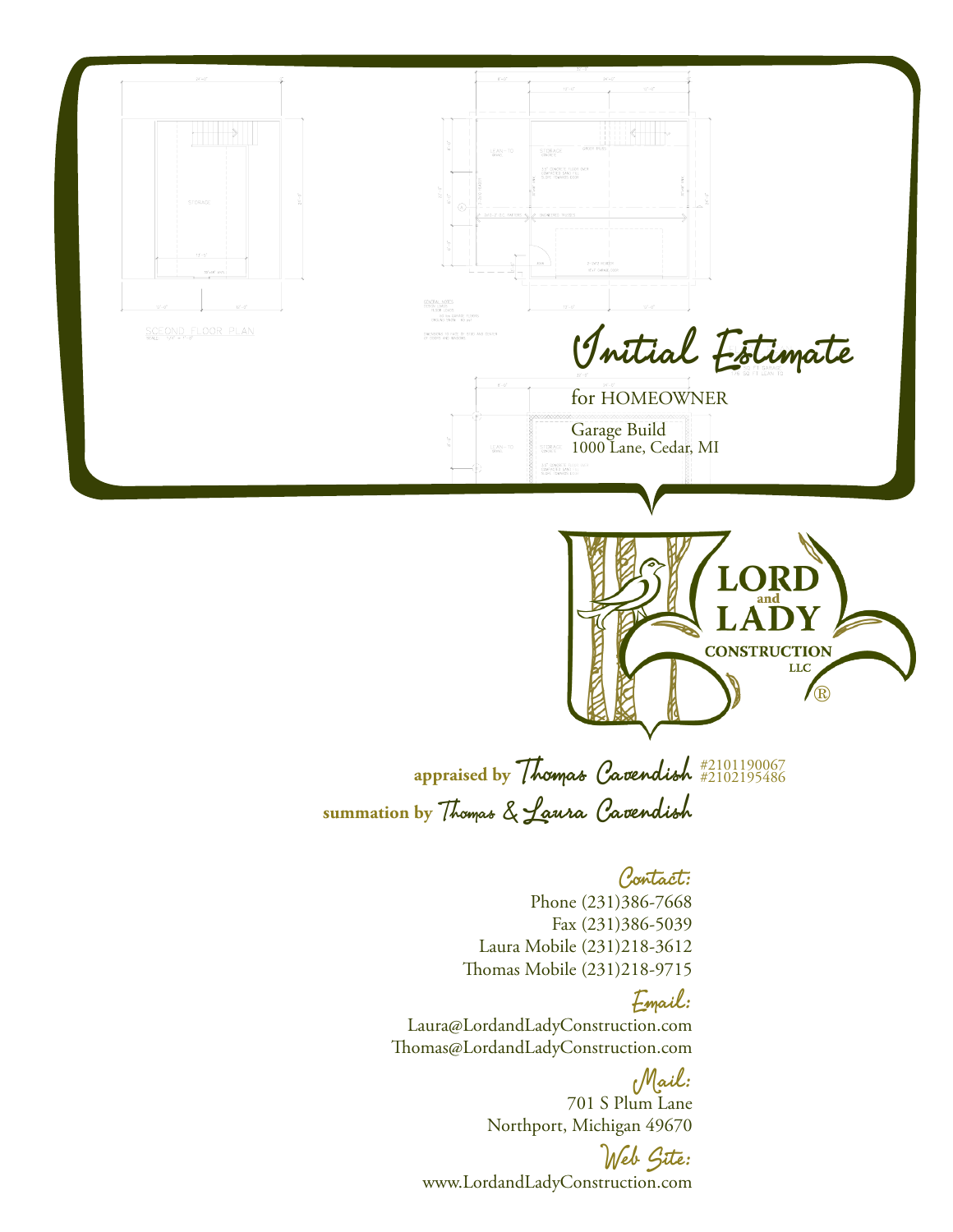

### Scope of Work

The scope of this project is to build a 24' x 24' garage with an attic truss and a second floor with stairs up to the second level - built to the specifications in the plan drawn by Robert McKenzie. One garage door, a side entry door and an eight foot overhang with gravel underneath overhang. There will be one window installed on each side of the garage, the front and back of garage windows will be on the second level. This project will require a land use permit, building permit and an eletrical permit. There will inspections for footing, foundation, final and the electrical will require just a final inspection.



THOMAS@lordandladyconstruction.com LAURA@lordandladyconstruction.com

# Old World Skills. New World Ideas.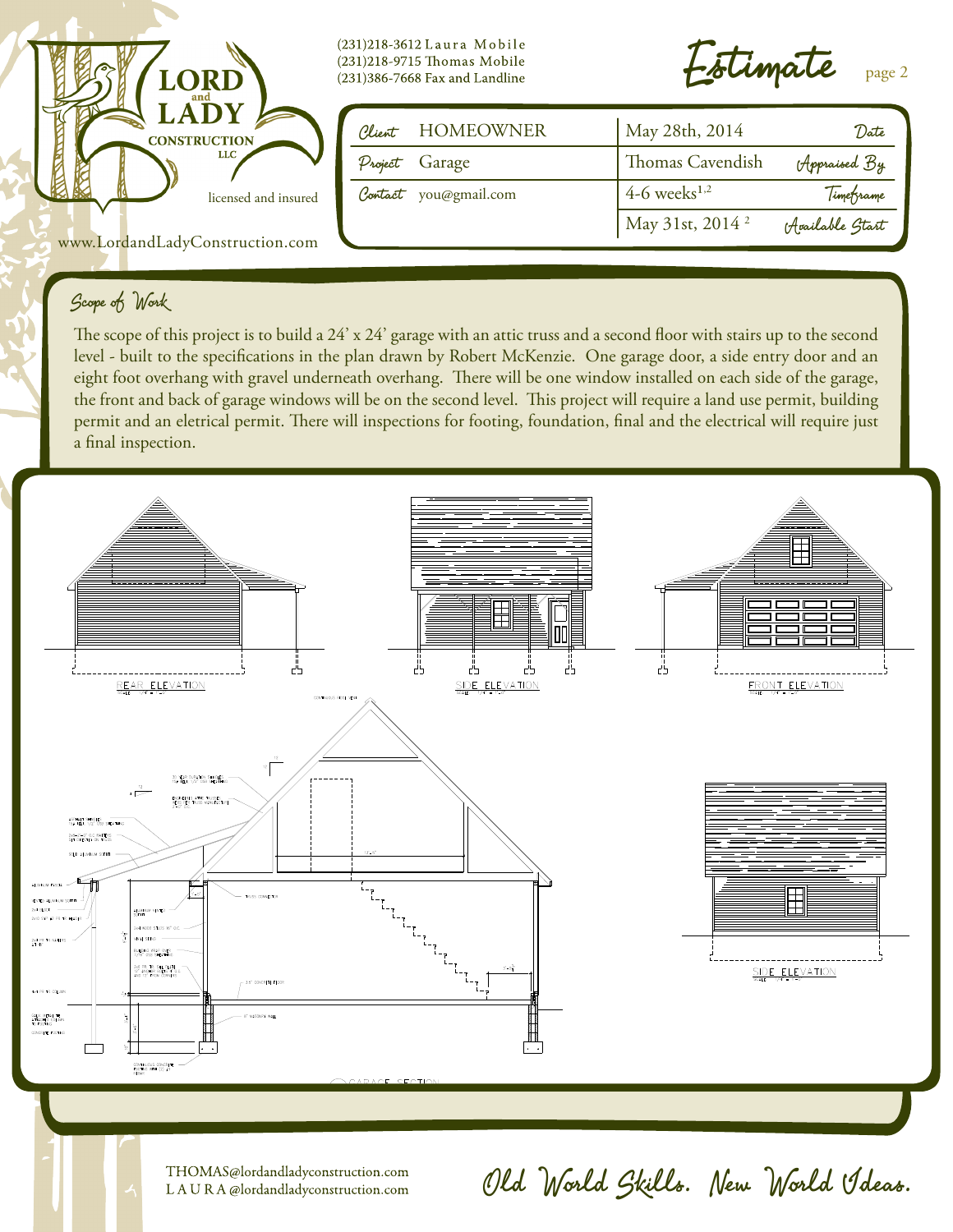## Lord & Lady Construction, LLC<br>
Followate

Estimate

## Scope of Work

The project will begin by excavating for the footings which will be three foot six inches down from the grade level. The forms can be built for the footing which will be ten inches deep and sixteen inches wide, and will have two pieces of 3/8" rebar installed. Once this is complete footing inspection can be done. This will allow for the concrete to be poured, once poured this will be left for two days before removing the forms and starting the building the block foundation wall. The wall will consist eight inch block until the final course which will be six inch concrete block. This will then allow for the installation of anchor bolts for the sill plate. This then allows for the foundation inspection.

Once the foundation inspection is passed, we will start with the building of the garage. This starts with installing sill gasket and then the treated plate that will be bolted to the wall. This will allow for the walls to be framed using 2"x4" lumber for the walls with double top plate and 2"x12" headers for the doors and windows, the sheathing will be 7/16" with the required bracing installed on the corners and besides any doors. The roof will be a 12/12 attic truss at 24"centers with 5/8" sheathing on the roof, there will be two courses of ice and watershield and then the rest will have 15lb tar paper then shingles that match the main house. The lean-to will be built using 4"x4" treated posts and beam that connects all the posts, the roof will tie to the beams using 2"x10" rafters to create a 4/12 pitch.

All doors and windows will be picked with homeowners upon time of ordering. As long as they are within the outlined budget, the costs will not vary from this estimate. Electrical work will be done by AA Electric, coordinated and managed by Lord & Lady. There will be electrical outlets installed throughout the garage and basic lighting. Any additional sockets or lights, over basic code, may increase the cost outlined in this estimate. Lighting and outlet locations will be discussed with homeowners, prior to installation.

The building will be wrapped with house wrap and then will be ready for siding. *Lord & Lady has only included a basic material siding cost in this estimate. Previous siding is left on-site that may be able to be reused, however, the existing color is no longer available. When the timing for siding approaches, we will discuss options and quantities necessary with the homeowners and calculate that more detailed cost at that time.* The garage will use the left over soffit vents. The fascia will use vinyl coil trim. Since specific windows and doors have not yet been chosen, the exterior trim cost has not yet been included. Once these selections are made and actual dimensions for the exterior trim have been selected, we will charge the material costs for trim separately. The garage door is a basic 16' x 7' garage door. It will also have stairs to the upper level and a basic unfinished OSB floor will be installed. All interior walls will be left unfinished, with no drywall or insulation installed in the walls.

After all work is finished, a final inspection will be scheduled. Upon passing inspection, Lord & Lady Construction will clean up and remove all debris from site once the job is completed to be as clean or cleaner than before the job was started.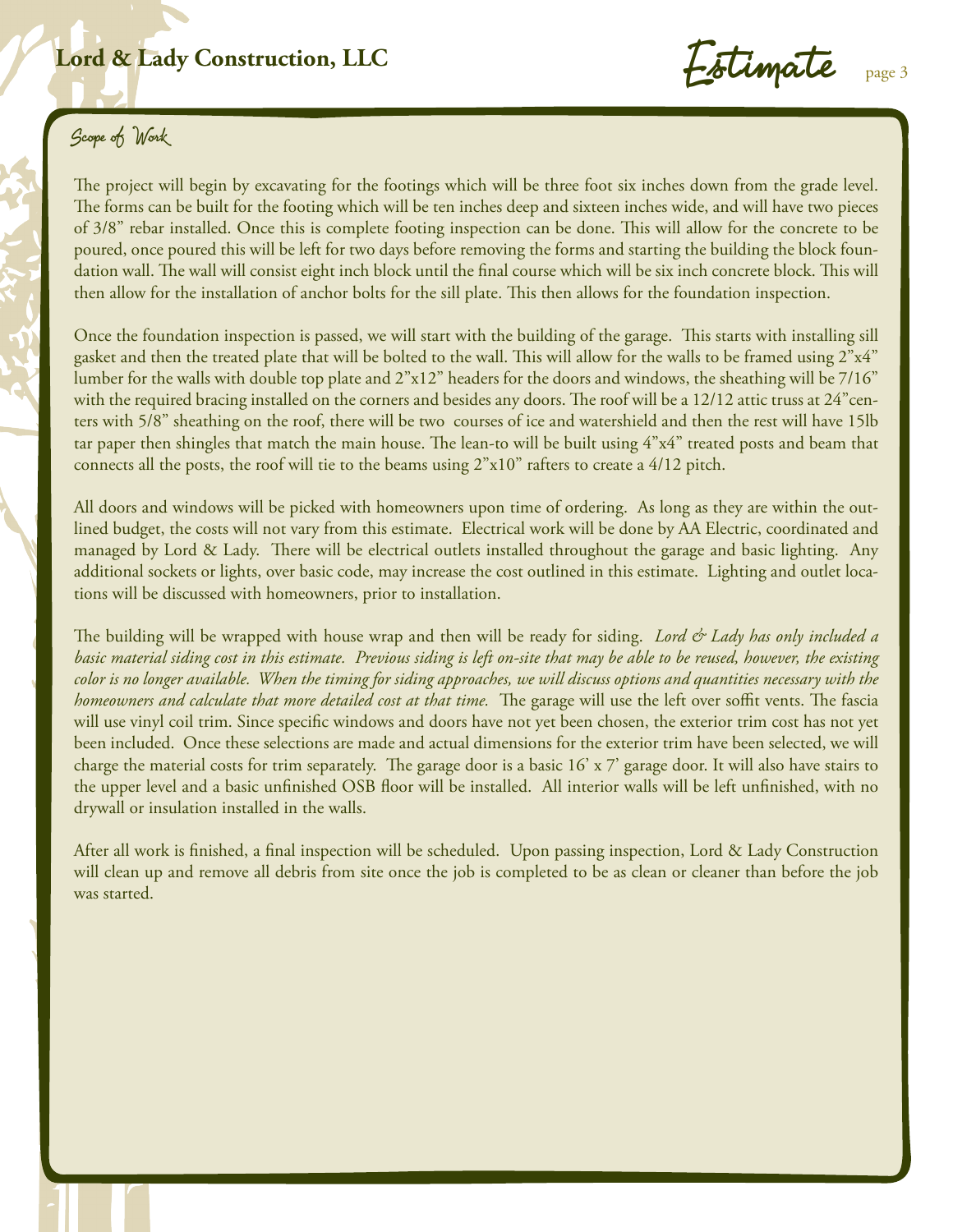

(231)218-3612 Laura Mobile (231)218-9715 Thomas Mobile  $(231)386$ -7668 Fax and Landline

Estimate page 4

| Client HOMEOWNER      | May 28th, 2014              | 'Date            |
|-----------------------|-----------------------------|------------------|
| Project Garage        | Thomas Cavendish            | Appraised By     |
| Contact you@gmail.com | $4-6$ weeks <sup>1,2</sup>  | Timeframe        |
|                       | May 31st, 2014 <sup>2</sup> | (Available Start |

www.LordandLadyConstruction.com

| <b>Description</b>   | Qty          | Equipment | Material <sup>5</sup> | Labor    | Other    | <b>Total</b> |
|----------------------|--------------|-----------|-----------------------|----------|----------|--------------|
|                      |              |           |                       |          |          |              |
| Permit               | $\mathbf{1}$ | 0.00      | 0.00                  | 0.00     | 0.00     | 0.00         |
| Plan Duplication     | 6            | 0.00      | 0.00                  | $0.00\,$ | 0.00     | 0.00         |
| Excavation           | $\mathbf{1}$ | 0.00      | 0.00                  | 0.00     | 0.00     | 0.00         |
| Footing              | $\mathbf{1}$ | 0.00      | 0.00                  | 0.00     | 0.00     | 0.00         |
| <b>Footing Pads</b>  | $\mathbf{1}$ | 0.00      | 0.00                  | 0.00     | 0.00     | 0.00         |
| <b>Blockwork</b>     | $1\,$        | 0.00      | 0.00                  | 0.00     | 0.00     | 0.00         |
| <b>Anchor Bolts</b>  | 28           | 0.00      | 0.00                  | 0.00     | 0.00     | 0.00         |
| Floor Slab           | $\mathbf{1}$ | 0.00      | 0.00                  | 0.00     | 0.00     | 0.00         |
| Framing              | $\mathbf{1}$ | 0.00      | 0.00                  | 0.00     | 0.00     | 0.00         |
| <b>Siding Budget</b> | $\mathbf{1}$ | 0.00      | 0.00                  | 0.00     | 0.00     | 0.00         |
| Electrical           | $\,1$        | 0.00      | 0.00                  | 0.00     | 0.00     | 0.00         |
| <b>Totals</b>        |              | 0.00      | 0.00                  | $0.00\,$ | $0.00\,$ | 0.00         |

*Approximately 325 Man hours*

THOMAS@lordandladyconstruction.com LAURA@lordandladyconstruction.com

Old World Skills. New World Ideas.